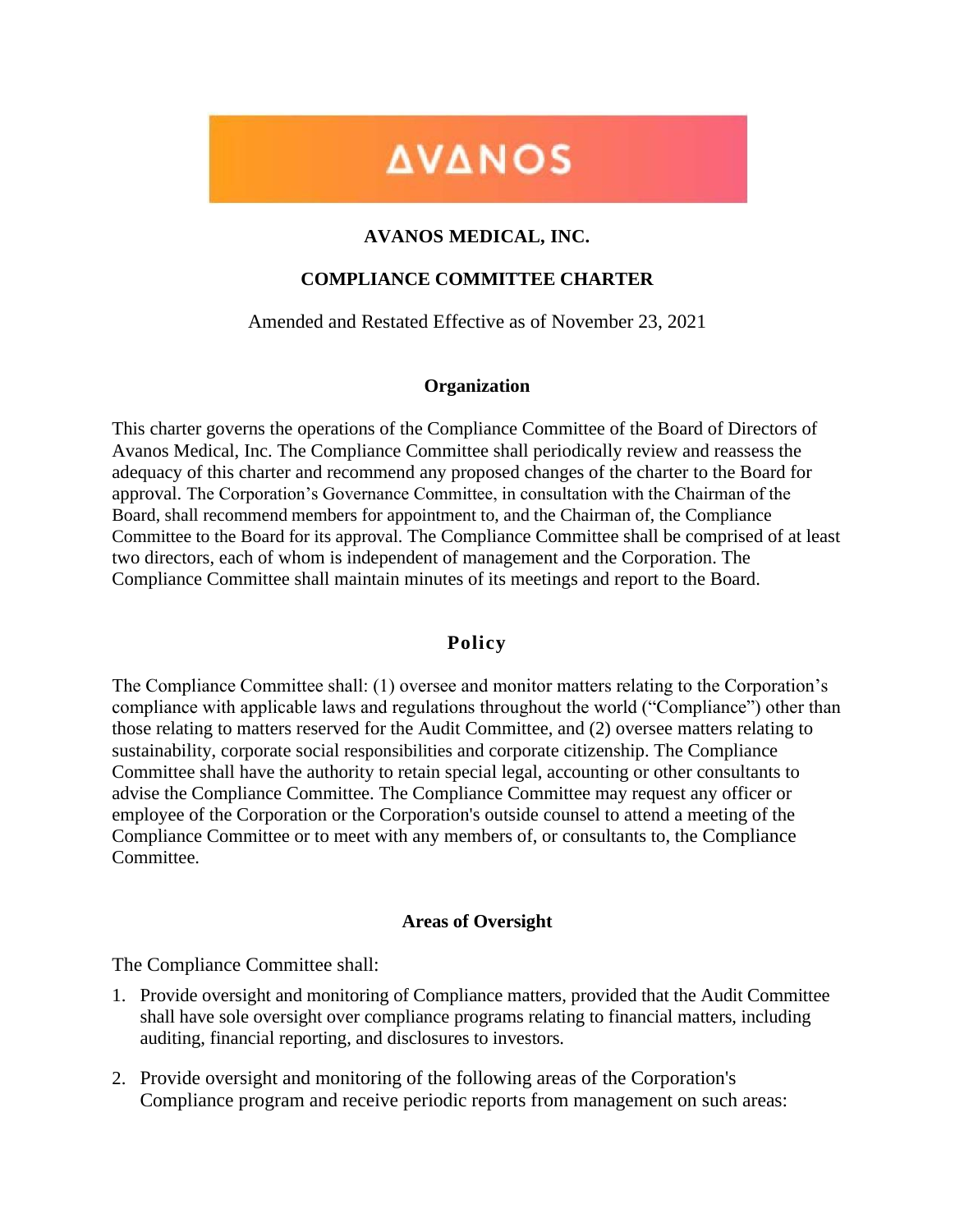- ➢ Code of Conduct
- ➢ Conflicts of Interest
- ➢ Consumer Protection
- $\triangleright$  Customs and Export Controls
- $\triangleright$  Ethics
- ➢ Environment
- ➢ False Claims
- ➢ Foreign Corrupt Practices Act and Similar Anti-Bribery Laws
- ➢ Fraud and Abuse Laws including Anti-Kickback
- ➢ Government Reimbursement Programs, including Medicare
- ➢ Government Relations
- ➢ Health and Safety
- ➢ Interactions with Healthcare Professionals
- ➢ Information Systems Security
- ➢ Intellectual Property
- ➢ International Distributors
- ➢ Labor & Employment
- ➢ Physical Security
- ➢ Public Policy
- ➢ Quality
- ➢ Recalls
- $\triangleright$  Regulatory including FDA
- ➢ Safety
- ➢ Sales of Products or Services to US or Foreign Governments, including entities owned by such governments
- ➢ Sunshine Act and Other Laws Relating to Reporting of and Transparency with Respect to Payments to Healthcare Professionals
- ➢ Transportation.
- 3. Provide oversight of the Corporation's sustainability, corporate social responsibility and corporate citizenship policies, programs and initiatives and any risks related thereto and receive periodic reports from management on such policies, programs and initiatives and their effectiveness.
- 4. Provide oversight of the Corporation's political activities, including the periodic review of any related policies.